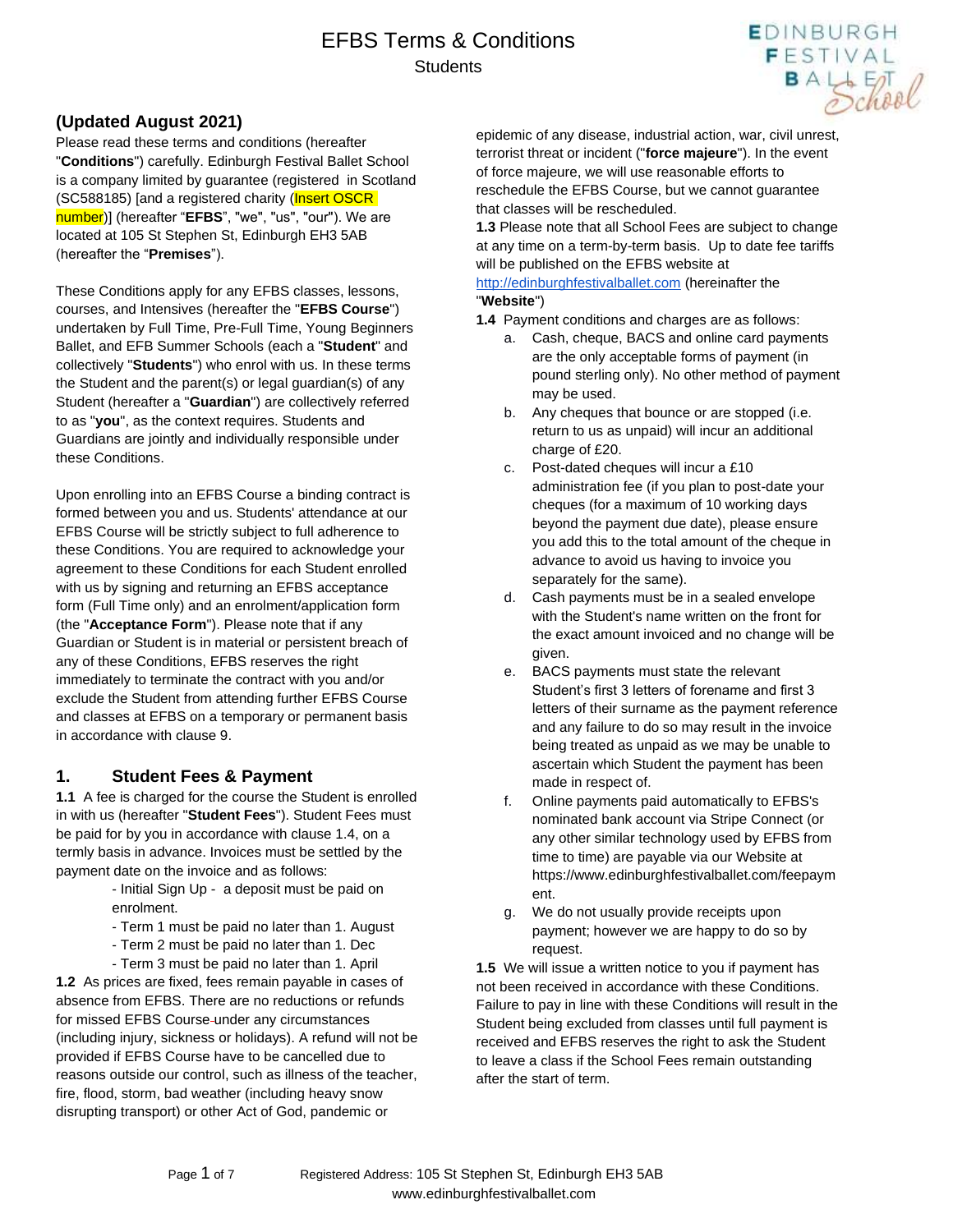**1.6** In the event of withdrawal or cancellation, EFBS will offer the following refund if you cancel within 14 days of the date you return the Acceptance Form in accordance with clause 2.1 below. In all other circumstances, School Fees are non-refundable.

#### **2. Cancellation and Amendment**

**2.1** In the event you change your mind, you have 14 days from the date you return the Acceptance Form to us, to cancel your enrolment on any EFBS Course. You must tell us in writing that you wish to cancel the EFBS Course within that 14 day time period, otherwise clauses 2.2 and 2.3 will apply. If you notify us in writing within 14 days of the Student's acceptance, the EFBS Course has not commenced and the Student has not attended any classes, we will refund you the deposit and any School Fees already paid, less any reasonable administration fee or accrued costs. If you fail to inform us of your written cancellation in accordance with the time limit, the deposit and any fees paid will be non-refundable.

**2.2** Once the EFBS Course commences, if you intend to withdraw as a Student from EFBS or change EFBS Course that the Student undertakes, you must provide us with at least one full term's notice in writing by letter or email to our Principal

(johan@edinburghfestivalballet.com). These requests will be reviewed by EFBS and you will be contacted with the outcome of the decision. Students cannot change to another EFBS Course without written confirmation from us. The withdrawal or change will take effect from the beginning of the next term. Term dates will be sent via circular correspondence in advance.

**2.3** For the avoidance of doubt: there is no right to withdraw or change an EFBS Course midway through a term – if you fail to give notice of your intention to withdraw or change EFBS Course by the withdrawal or cancellation deadlines, the withdrawal or change will only take effect after the next full term (for example, if you notify us midway through Term 1, the change will not take effect until Term 3.)

### **3. Students**

**3.1** Students must follow all instructions and rules including those in relation to punctuality, presentation and behaviour (in accordance with all EFBS policies issued to Students and Guardians, including the ''Lateness Policy'', "**Absences & Injury Policy**"," **Uniform List**", and "**Acceptable Behaviour Policy**" any codes of conduct and updated from time to time (collectively the "**Policies**")). The Policies will be issued to Students and Guardians via email upon enrolment. Students and Guardians observe and comply with our Polices and a failure to do so will be considered a material breach of these Conditions and may result in the Student being

excluded from attending further classes at EFBS on a temporary or permanent basis.

**3.2** Disruptive, disrespectful or antisocial behaviour on or around the EFBS Premises, online, will not be tolerated (whether before, during or after classes) and EFBS reserves the right to exclude that Student on a temporary or permanent basis at its sole discretion.

**3.3** Students and Guardians should refer to the EFBS ''Absences & Injury Policy'' and notify the Principal and/or the teacher as appropriate regarding any absence of the Student. In the event of prolonged illness or injury a doctor's note / medical certificate is required, as outlined in our Absences & Injury Policy.

**3.4** Upon entry to the Premises, all Students (and visitors) must sign-in to mark attendance and for safety and security purposes. Students will be marked as attended in instances where the Student watches a class rather than actively participates. A register of absence and injury (the "**Absence & Injury Register**") Full Time Students only)) will also be maintained.

**3.5** Students will be expected to wear appropriate uniforms during classes (in accordance with to the EFBS ''Uniform List''), except with the prior written consent of the Principal.

**3.6** Long hair should be neatly tied back for all classes and groomed in a classical ballet bun for ballet classes. **3.7** Rosin or any other powder should not be used in any of the studios at the Premises, as this will cause damage to our floor.

**3.8** Body or hair oil should not be worn (it makes the floor slippery and dangerous).

**3.9** No jewellery is to be worn by Students in class, except for stud earrings.

**3.10** Students may bring water to classes as it is important to stay hydrated. However, there is strictly no chewing gum, food or drink of any other kind is permitted inside the studio at the Premises (unless specifically requested by a member of staff). There is also no smoking, alcohol permitted on the Premises.

**3.11** Students are responsible for any personal property brought to the Premises. EFBS will not accept any responsibility for any losses or damage to personal property incurred on the Premises.

**3.12** Students enrolled at EFBS may not attend other dance classes, including but not limited to summer intensives, unless prior written permission has been granted by the Principal. This includes engagement with third party dance companies.

**3.13** The Student understands that the content of the course has been carefully curated to transform them into high level professional dancers that will be competent in a wide variety of dance styles and skills.

**3.14** The Student understands and agrees that EFBS is responsible for selecting the classes and course content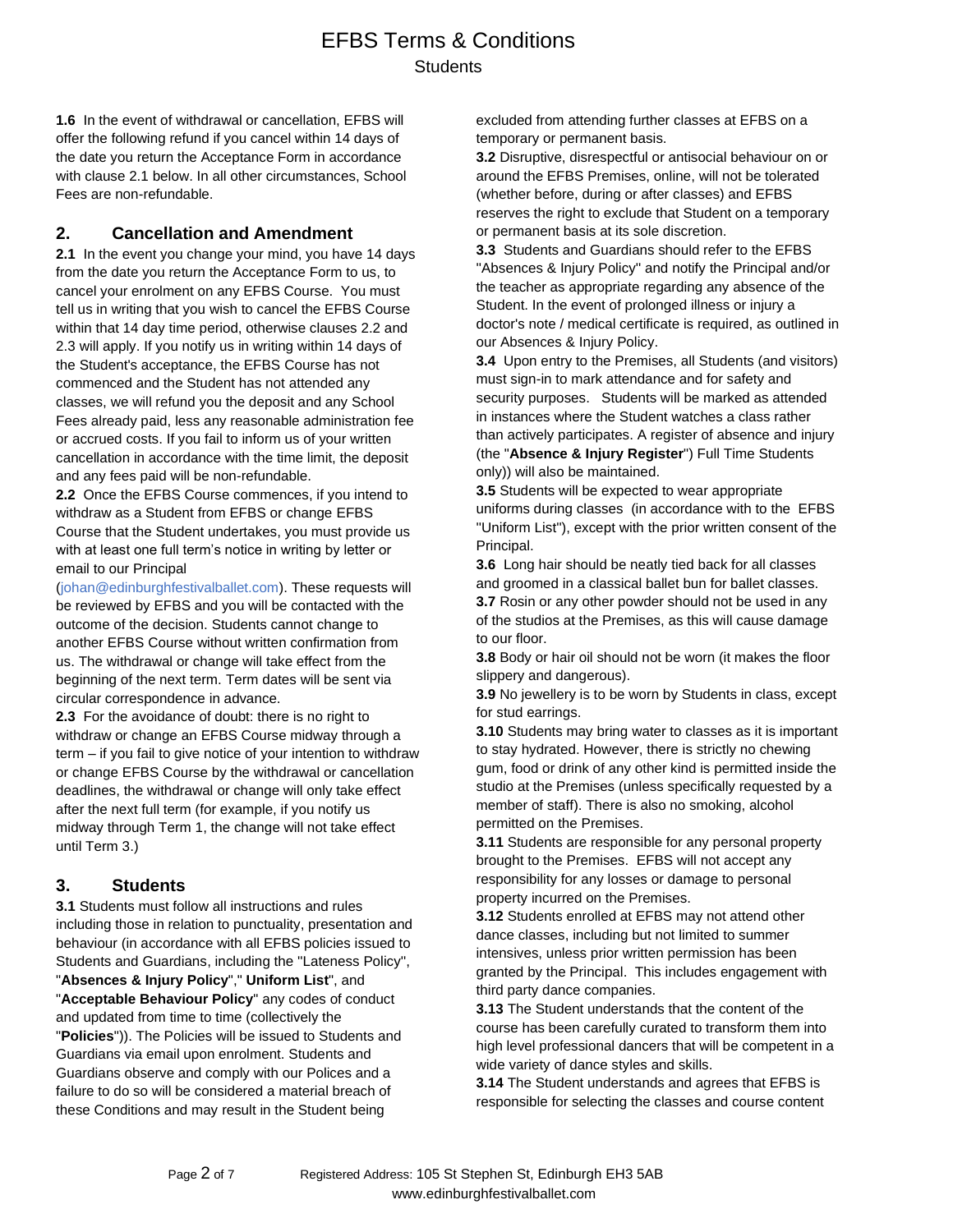available for the Student to undertake and such classes are compulsory. The Student cannot tailor or elect which classes or lessons to be undertaken unless formally agreed in accordance with clause 2.

**3.15** Students must not allow access to persons who have no business on the Premises.

**3.16** Students must only access the Premises within their scheduled hours, and never after hours unless they have consulted with, and obtained permission from, the Principal prior to doing so.

#### **4. Permissions (Medical & Photographs)**

**4.1** You understand that in order to get the most out of the course and training the Student must be receptive to feedback and agree that teachers at EFBS may use tactile feedback as instruction with Students to support verbal feedback where appropriate. Full Time Students in the third year (Peter Schaufuss Diploma Course) will receive pas de deux training. If you have any concerns regarding this matter, please contact the Principal or General Manager in accordance with clause 10.

**4.2** A basic first aid kit is kept on the Premises. Unless a letter advising to the contrary is received in writing from the Student or in the case of any Students under 18, the Guardian, acknowledges and agrees that an authorised staff member at EFBS may administer immediate and / or necessary first aid on the Student if the occasion arises whilst the Student is on the Premises (including but not limited to emergency medical treatment). However, to the fullest extent permitted by law (and subject to clause 8.1), teachers and EFBS shall not be responsible for any injuries or accidents taking place on the Premises that are outside our reasonable control.

**4.3** If you wish to opt out of this first aid treatment you should notify us in writing. Students / Guardians are able to withdraw consent at any time.

**4.4** Students must complete and return an emergency contact form, register with EFBS' performance health consultant, as well as complete and return a general health form to EFBS prior to attending EFBS Course. **4.5** Students (and / or Guardians) are solely responsible, if the Student needs to take any of their own medication (whether self-administered or otherwise) whilst on the Premises. Teachers or an appropriate representative of EFBS must be informed, but EFBS accepts no responsibility for administering such medication (and/or the effects of the same).

**4.6** Students must consult with EFBS and its healthcare team before consulting or attending any non-emergency treatment / training: physiotherapists, osteopaths, masseurs, personal trainers etc.

**4.7**The Student understands that the training and its related activities such as, but not limited to, choreography, conditioning, exercises, contemporary, performing et al.

are strenuous, difficult and challenging.

**4.8** The Student should advise us about any existing injury, or other physical or mental health problems, at the start of each class. Students with an existing injury or condition attend at their own risk. We recommend that you follow medical advice with regard to suitability of the class content with reference to your particular injury.

**4.9** Students are advised to consider taking out insurance against withdrawal due to (a) personal injury / illness or requiring medical treatment or hospitalisation; or (b) due to personal or family reasons which might prevent them completing the course.

**4.10** In accordance with our legitimate interests and your instructions contained in the Media Permission Form (attached to the Acceptance Form), EFBS shall be entitled:

- a. to permit the recording and photographing by staff (or by third party photographers or filming companies on behalf of EFBS) of Students and audience members during an open class or show or other event;
- b. to record or photograph Students for educational purposes, including assessments and examinations;
- c. to use any photography of footage to produce a range of published material and online information for marketing purposes, which may include usage on our Website and social media; and
- d. where any photographs or footage has been taken, to sell DVDs and photographs of Students.

**4.11** Furthermore for security reasons the Student also understands and acknowledges they will be recorded on the CCTV at the Premises.

**4.12** The Student (or Guardian where the Student is under 18) understands and agrees to take part in the EFBS Course, assessments, open classes, shows or other events organised by EFBS and, as part of such participation, understands and acknowledges that photographs, videotape, digital recordings and other imagery in electronic and print format will be collected which could reveal the Student's name and identity. This footage and imagery may then be used by EFBS in accordance with the purposes outlined in clause 4.10 and the Media Permission Form, both publicly and privately and the Student (or Guardian where the Student is under 18) agrees to the use of information in this way, unless the Student explicitly opts out.

### **4.13**. For more information on how EFBS will use your information, please see our privacy notice at:

<https://www.edinburghfestivalballet.com/privacy-policy>

**4.14**. EFBS will use images and footage of Students in line with any valid and active Media Permission Form provided at the time of acceptance. We will also notify you when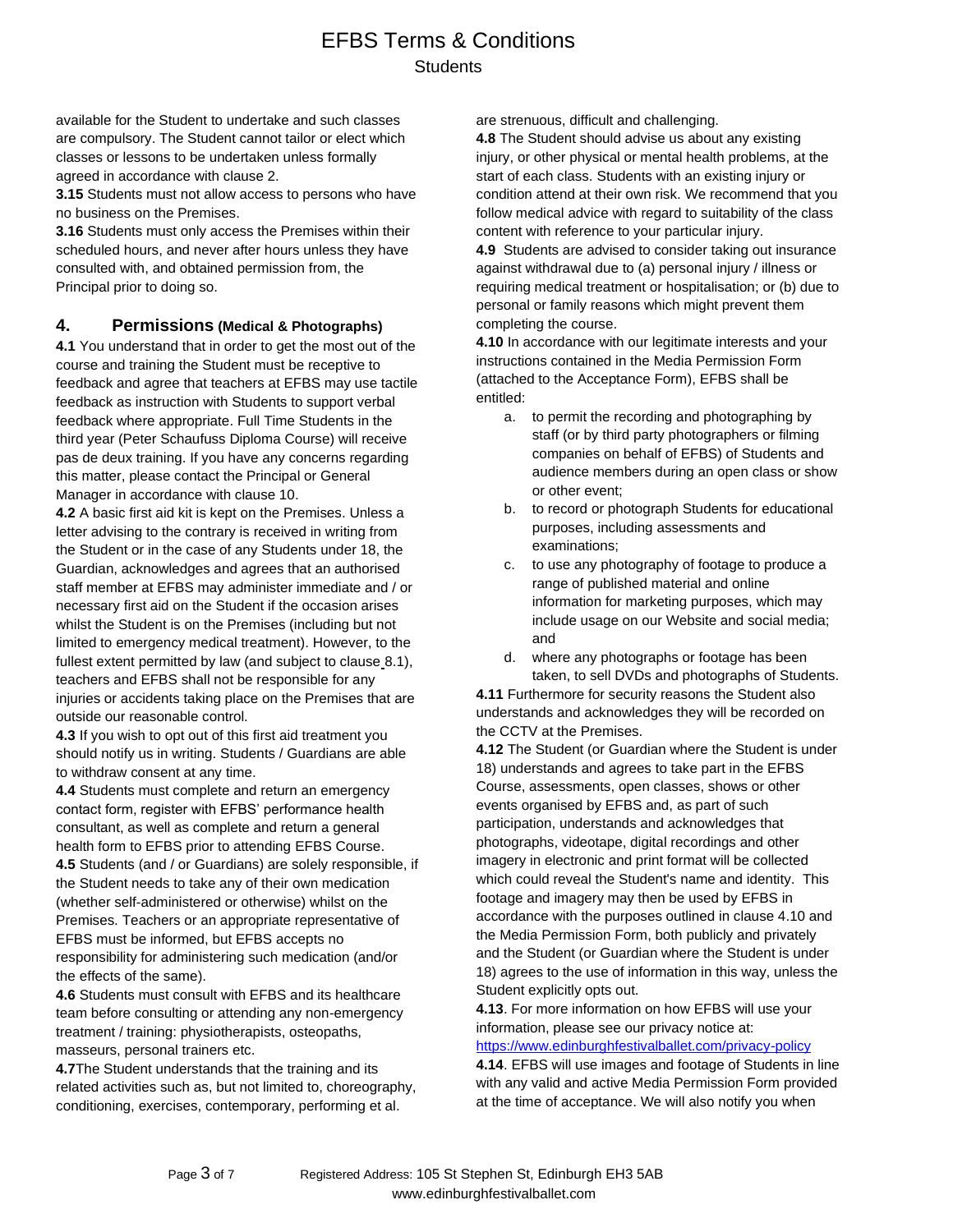photographic or filming sessions take place (including by notices and signs at the Premises on the day of such sessions, but where possible, in advance). You must tell us if you want to opt out, prior to these sessions taking place. If the Student indicates they do not want to take part in a particular photographic or filming session, we will respect that where possible.

**4.15** You may opt out if you change your mind or do not want us to use footage and imagery, by notifying us in writing of your decision or as detailed on our Acceptance Form. If you have any questions, please contact us by email or by telephone.

**4.16** In the event you wish to opt-out, the image or footage of the Student will not be used in any future publications, printed prospectus, programmes or materials after you have informed us of your decision to opt-out, but may continue to appear in publications or materials already in circulation. For the avoidance of doubt:

- e. Students may not opt out of footage or imagery required in connection with the Student's assessment by the relevant authority;
- f. images and footage in any materials or purposes outlined in 4.10 (a) to (d) before you have told us of your decision opt-out, cannot be guaranteed; and
- g. while we will make reasonable efforts to remove your image from video footage of shows, events and performances, we cannot guarantee all images will be removed from group imagery or footage.

#### **5. Assessments, Showcases & Performances**

**5.1** The Student can expect the following during assessments, showcases and performances:

- a. These will be video recorded so they can be assessed by the relevant authority.
- b. Uniform / costume, hair, jewellery and make-up must be appropriate. If in doubt consult with the teacher.
- c. It is expected that all Students attend their assessments. Failure to do so will be considered a breach of these Conditions.
- d. If for reasons outside of the Students control they are unable to attend: (e.g. illness, family emergency, injury) we will reschedule their assessment. If a Student fails to complete rescheduled assessment they may not be able to continue with the course.
- **e.** The Student understands when performing in showcases / performances / assessments, they must act professionally and will be held to a professional standard by the EFBS Team.

**5.2** There is no guarantee that Students will be hired for performances with Edinburgh Festival Ballet Company. Students may pursue opportunities with third party dance companies whilst enrolled with us. Where the Student is selected or engaged to perform as part of Edinburgh Festival Ballet Company, or any third party dance company, separate terms and conditions will apply. EFBS will not be responsible for the Student in any way while the Student is engaged by with a third party dance company, including any preparations, tours or performances in that capacity.

#### **6. Parents and Guardians**

**6.1** It is the Guardian's responsibility to ensure and be satisfied that the Student is fit and healthy to attend classes at EFBS.

**6.2** Attendance of classes by anyone other than Students, is by invitation or prior appointment only.

Please contact our Principal or the Administrator at the contact details at clause 10.2 below to make requests. **6.3** Guardians should ensure that Students are punctual for classes (in accordance with our ''Lateness Policy''). **6.4** There is strictly no smoking or alcohol permitted at all on the Premises.

**6.5** Guardians are responsible for all minors on the Premises that are not Students in a studio taking a class. Children under the age of 11 years should never be unaccompanied on the Premises.

**6.6** Guardians are allowed access to the common areas of the Premises after the hours of 17:00 Monday through Friday and during the weekends if your child has classes scheduled.

**6.7** EFBS will not tolerate threatening or aggressive behaviour for any reason, including where staff are acting to enforce these Conditions. If, in EFBS' opinion, a Guardian of a Student acts in a threatening, aggressive or otherwise inappropriate manner towards any member of EFBS staff, any Student or other parent or third party, such behaviour will be considered a material breach of these Conditions. EFBS reserves the right at its absolute and sole discretion to terminate the contract in accordance with clause 9.

**6.8**. If any Guardian fails to follow these Conditions or attempts to prevent any EFBS staff member from seeking or attempting to enforce these Conditions, EFBS reserves the right immediately to terminate the contract in accordance with clause 9.and/or exclude the Student from attending further classes at EFBS on a temporary or permanent basis.

### **7. Slander & Bullying**

**7.1** At EFBS we strive to create a safe and inclusive environment built on respect with the aim to nurture the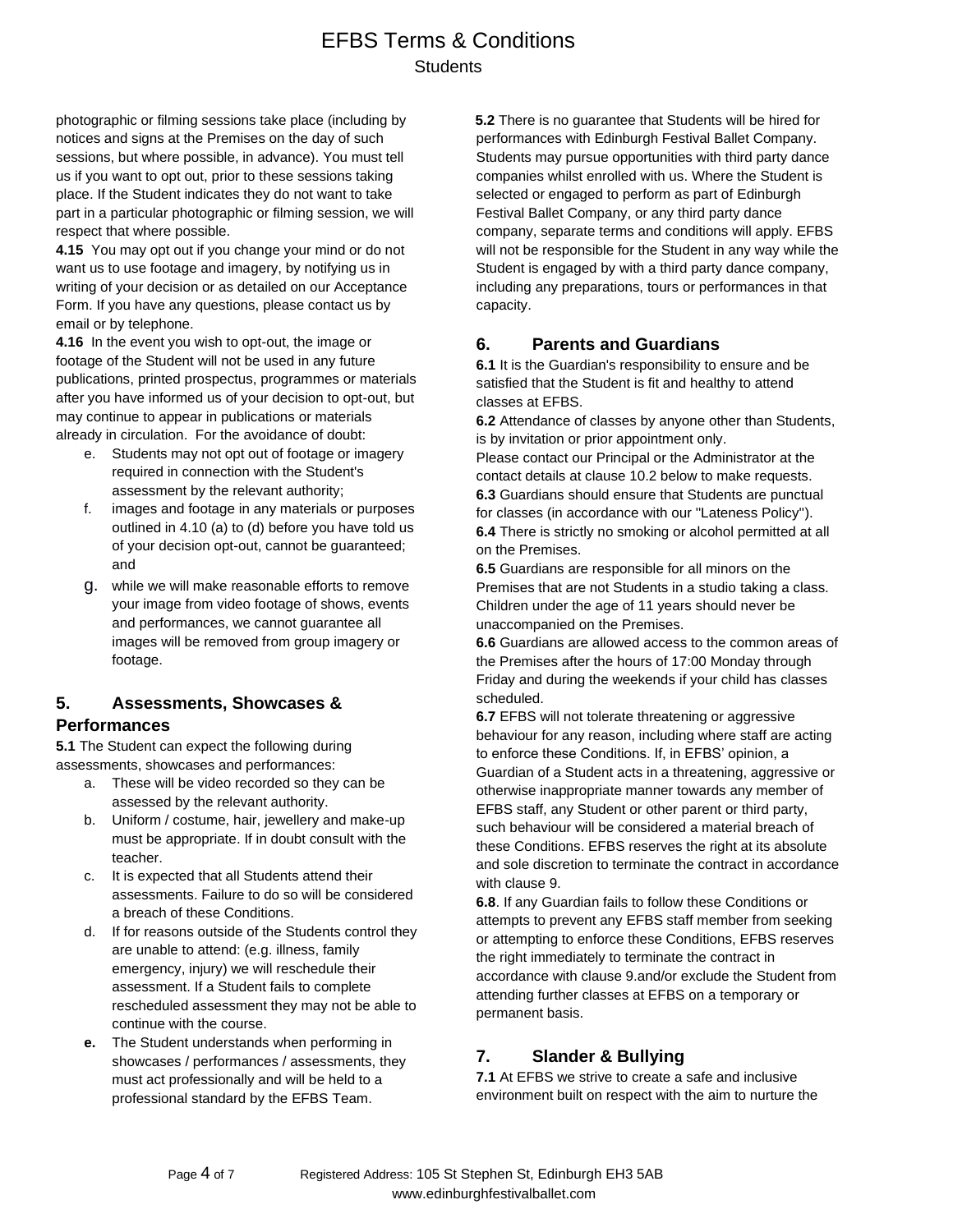talents of our Students therefore none of the following will be tolerated:

- a. Any bullying of fellow Students, colleagues, members of staff or occupants of the Premises, this includes cyberbullying on social media and failure to comply with our Policies relating to acceptable behaviour or bulling.
- b. Any slander about EFBS, the school, its Students, members of staff or occupants of the Premises in the media, or via social media.
- c. Severe and / or recurring offences are will constitute a material breach of these Conditions and may result in the Student being excluded from classes on a temporary or permanent basis, at the sole discretion of EFBS.

### **8. Liability**

**8.1** . EFBS has obtained insurance cover in respect of its own legal liability under these Conditions and the limits and exclusions in this clause reflect the insurance cover EFBS has been able to arrange. You are responsible for making your own arrangements for the insurance of any excess loss.

**8.2** References to liability in this clause 8 include every kind of liability arising under or in connection with the Conditions, including but not limited to liability in contract, tort (including negligence), misrepresentation, restitution or otherwise.

**8.3** Nothing in these Conditions shall limit EFBS' liability for fraud or fraudulent misrepresentation or for death or personal injury caused by its negligence, or any other liability which cannot be excluded at law.

**8.4** Subject to clause 8.3, EFBS' total liability under these Conditions to you for all other loss or damage shall not exceed the School Fees paid to EFBS in the 12 months prior to the event giving rise to the claim.

**8.5** EFBS is not liable and accepts no responsibility for any indirect or consequential damages or losses to you including:

- a. any loss or damage of personal belongings or property whilst on the Premises;
- b. any injuries to the Student sustained whilst participating in a dance class on the Premises or online class, or the administration of any first aid or medical treatment (and/or the effects of the same) in accordance with clause 4.2 and 4.5;
- c. any injuries or accidents to the Student, Guardian or any other child or guest whilst on our Premises;
- d. any loss, damage or injury to Students engagement with a third party dance company, including any rehearsals, tours or performances in that capacity;
- e. any loss, damage or injury to the Student, Guardian or any other child or guest contracting

Covid-19 (or any other infectious disease) whilst on the Premises;

f. any security, privacy and data loss or damage arising through access or use of third party platforms in connection with online classes.

**8.6** You waiver and release EFBS, its employees, contractors, sub-contractors, and all related participants from any and all claims and causes of action now or in the future, for any loss, damage, personal injury, or death occurring to the Student arising out from, relating to or in connection with and of the circumstances outlined in clause 8.5 (a) to (f) above.

**8.7** If we delay in taking steps against you in respect of any breach of these Conditions, it will not prevent us taking steps against you at a later date.

**8.8** These Conditions are enforced pursuant to applicable laws and the licence terms on which EFBS is able to run their school at the Premises as well as for the amenity of other users of the Premises. These Conditions are governed by the laws of Scotland and the Scottish courts shall have exclusive jurisdiction to settle any dispute or claim (including non-contractual disputes or claims) arising out of or in connection with it or its subject matter or formation.

**8.9** If any provision or part-provision of these Conditions is or becomes invalid, illegal or unenforceable, it shall be deemed deleted, but that shall not affect the validity and enforceability of the rest of these Conditions. A party that waives a right or remedy provided under this agreement or by law in relation to one party, or takes or fails to take any action against that party, does not affect its rights in relation to any other party.

### **9. Termination**

**9.1** Without affecting any other right or remedy available to it, EFBS may at its sole discretion, with immediate effect by giving written notice to you, terminate the contract and/or exclude the Student from attending further classes at EFBS on a temporary or permanent basis if:

- a. you are in material or persistent breach of any of these Conditions;
- b. you threaten, intimidate or abuse one of our teachers, employees, students or other guests at the Premises or otherwise fail to behave in an acceptable manner;
- c. you fail to pay any amount due under these Conditions (and you still do not make payment after we remind you that payment is due);
- d. the financial position or personal circumstances, of the Student or Guardian deteriorates so far as to reasonably justify the opinion that your ability to give effect to these Conditions is in jeopardy.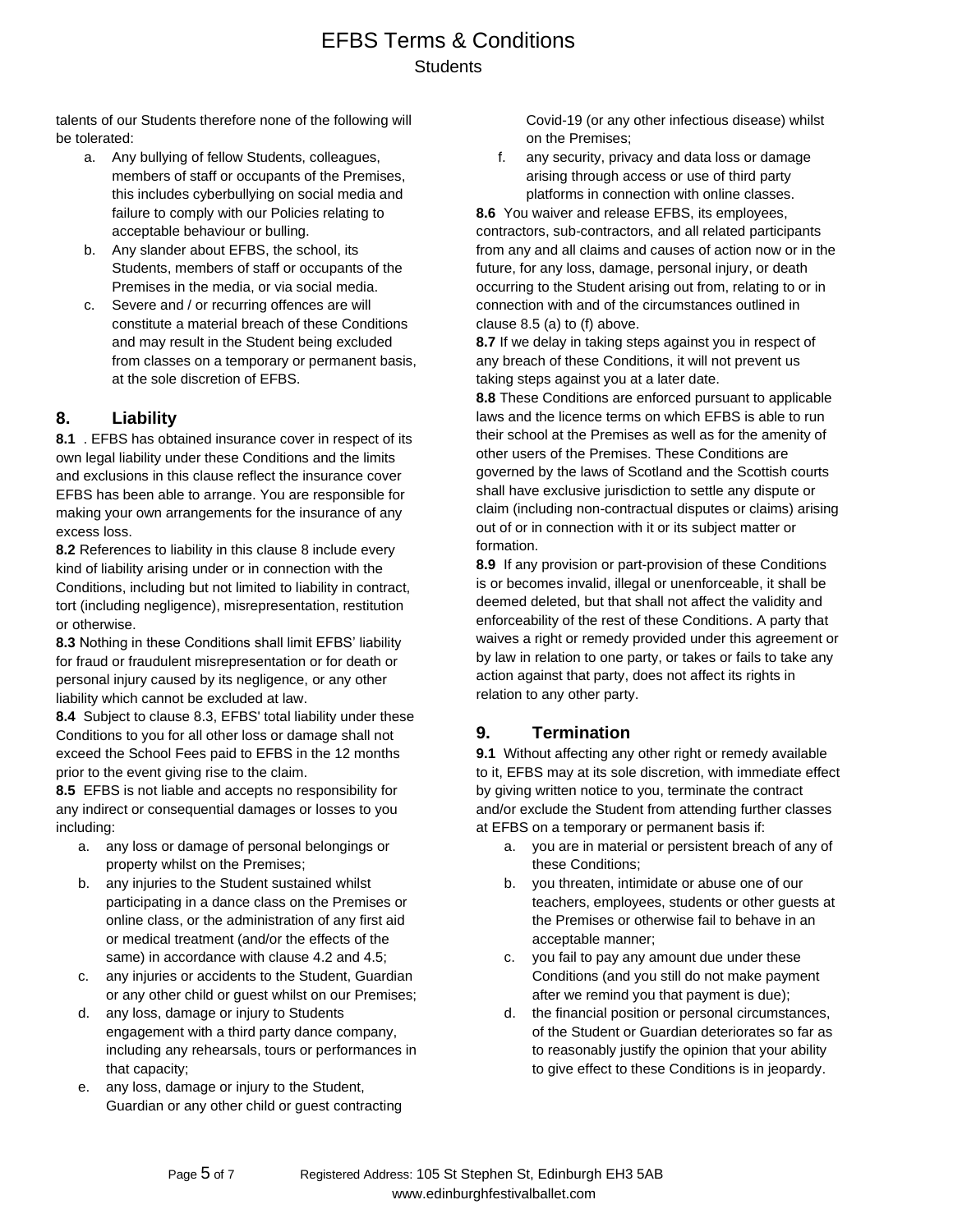**9.2** If EFBS terminates these Conditions for the reasons in 9.1(a) to (d) you are not entitled to any refund of School Fees already paid to us. You will also be responsible for settling any outstanding amounts with us within 14 days of our notice to terminate, or any other timescales specified in the notice. EFBS reserves the right refund you any other circumstances, provided that we shall be entitled to keep a proportion of the School Fees paid to cover our reasonable costs.

### **10. Communications and Other Information**

**10.1** EFBS makes every effort to ensure effective communication with its Students and we would ask that you give due attention to our communications, which often contain essential information, in order to ensure the effective running of our school. If you require any clarification or further information please contact the relevant staff member.

**10.2** The first point of contact for any enquiries, suggestions, concerns or requests should be to either the Principal [\(johan@edinburghfestivalballet.com\)](mailto:johan@edinburghfestivalballet.com) and / or our General Manager [\(lee@edinburghfestivalballet.com\).](about:blank) **10.3** If, despite our best intentions and efforts, you feel unhappy with any aspect of our service and facilities please email or write to us with your comments, suggestions or complaints. An email should be written to

our Principal and/or our General Manager. EFBS will not enter into any discussion concerning enforcement of these Conditions.

**10.4** Additional rules and guidelines or updates to these Conditions may be published from time to time. We will notify you of any updates, and will be available from our Website. You (or your child's) continuing attendance at EFBS will amount to acceptance of such updated Conditions.

### 11. **Privacy Policy**

EFBS will only use your personal information where we have a legal basis to do so, as set out in our privacy policy. A full copy of our privacy policy can be found on our Website.

### **12. Covid-19 and any other infectious disease**

**12.1** We have adopted the procedures and precautions outlined in this clause in light of the Covid-19 pandemic. We are mitigating risk as much as possible, including by implementing rigorous cleaning, social distancing and online classes. EFBS reserves the right to update these procedures in response to government public health guidelines and / or restrictions.

**12.2** No refund will be provided in the instances (a) to (e) below., but in the event of (a), (b) or (c), a live Zoom class, or online material may instead be provided to the Student:

- a. Student / teacher within your 'bubble' has a suspected / confirmed case of Covid-19 (or any other infectious disease) and it becomes necessary for the whole 'bubble' to isolate and therefore classes do not operate;
- b. classes have to be cancelled because a teacher has to self-isolate and EFBS is unable to find a suitable cover teacher.
- c. Student is unable to attend classes because they have to self-isolate, we will in this instance do our best to accommodate them online, although this might not always be possible.
- d. a Student arrives after their class start time and is therefore not allowed into the studio at the Premises.
- e. we are unable to operate classes in the Premises due to government restrictions to limit the spread of Covid-19 (or any other infectious disease).

**12.3** The Student acknowledges that EFBS cannot guarantee, despite its efforts, the Student will not be exposed to or infected with Covid-19 (or any other infectious disease) while at our Premises.

**12.4** The Student understands that the risk of exposure or infection may result from their own or others acts, omissions or negligence, for example other Students or their families. The Student, Guardian and any other person attending our Premises must comply with all of our procedures and precautions to reduce the spread of Covid-19 (or any other infectious disease). EFBS accepts no responsibility in the event that someone who has attended the Premises contracts Covid-19 (or any other infectious disease). To the greatest extent permitted by applicable law, the Student waives and releases EFBS, its employees, contractors, sub-contractors, and all related participants from any and all claims and causes of action that they now have or may have in the future, for any loss, damage, personal injury, or death occurring to the Student arising out from, relating to or in connection with contracting Covid-19 (or any other infectious disease). **12.5** If the Student or anyone else in your household has an underlying health condition which means they would be at higher risk of being severely ill if they were to contract Covid-19, or has to shield for any other reason, then at this stage, we do not recommend that the Student attends dance classes as although we are mitigating risk as much as possible, the Student will be inside with a number of people and there is still limited research about spread in indoor environments.

**12.6** Symptoms & Isolation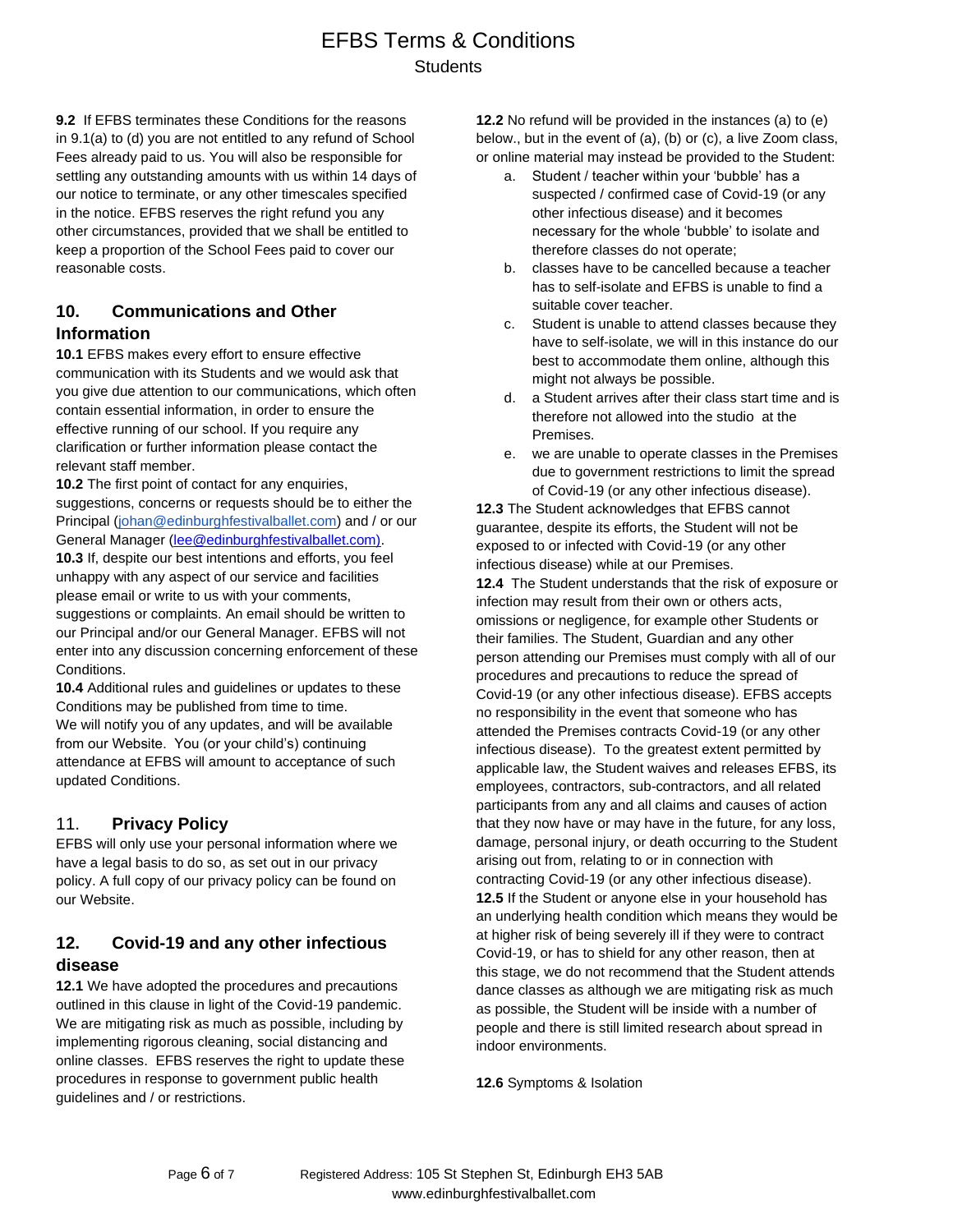- a. If the Student has symptoms / suspected / confirmed case of Covid-19 (or any other infectious disease) then you agree to inform us immediately so that we can inform the rest of your 'bubble'. This also applies if a member of the Student's family or someone with whom they have been in close contact has symptoms.
- b. The Student (must not attend classes if they have Covid-19 symptoms:- high temperature (– 38 degrees C and above);
	- i. persistent dry cough; loss of / change to sense of taste / smell; shortness of breath. This also applies if a Guardian or member of the family or someone with whom they have been in close contact has symptoms, or if they have been advised by NHS Test & Trace as 'a close contact' to isolate at home. If in any doubt isolate and get tested in accordance with government guidelines.
- c. If the Student develops any or all of the above Covid-19 symptoms while in the Premises, then the Student (or Guardian) must notify the teacher and make arrangements to return home immediately.
- **d.** If the Student has travelled internationally or to a highly impacted area, then the Student must isolate and / or comply with any additional measures specified in government public health advice.

**12.7** The Student acknowledges and understands that they may be required periodically to take a COVID-19 Lateral Flow Test in accordance with government guidelines.

#### **13. Online Classes**

**13.1** Students participate in online dance classes at their own risk. If you are participating in a Zoom class at home while other students are at the Premises, we advise that you take extra care in selecting which exercises are suitable for your environment. In particular with deliberate consideration of flooring and space. Additionally you understand that while best efforts will be made to accommodate the Student, the class will be tailored to the students in the studio.

**13.2** Students should participate in online classes under a suitable level of adult supervision (i.e. at the discretion of the Guardian in consideration of the age of the Student and bearing in mind that EFBS will not be able to act 'in loco-parentis').

**13.3**. Appropriate security and privacy settings should be set on your home internet and device.

**13.4** Students should wear suitable dance clothing and footwear.

**13.5** Hair and jewellery should be consistent with the terms outlined in clause 3.5 and 3.8.

**13.6**. Please ensure you clear a safe space in which to dance. Move away any sharp or breakable objects and try to make flooring as suitable as possible.

**13.7** The class is intended for only the Student who is enrolled, not other family members / friends who may not be of the appropriate ability. Students should perform movements suggested by the teacher at their own discretion and should not attempt any movement which they don't fully understand or feel confident executing. If you feel a movement or exercise is unsafe due your conditions, it is the Student's responsibility to let the teacher know, who will use reasonable efforts to modify accordingly.

**13.8** Any Student with an existing injury participates at their own risk. We recommend that you follow medical advice with regard to suitability of the class content with reference to your particular injury. We should be advised about any existing injury at the start of each class the Student attends.

**13.9** As we are not able to administer first-aid during online classes, you are responsible for making your own first-aid provision.

**13.10** EFBS accepts no responsibility for any injury sustained or damage to personal property in the event that the Student who attends online classes.

**13.11** Whilst only those Students who are enrolled in our classes will be given access to participate, access to Zoom or any other online platform is subject to that providers own terms and conditions and provided on an "as is" basis. EFBS does not warrant those online platforms are current, accurate or complete and your access is at your own risk. We take no responsibility for any security / privacy / breach of data issues which may arise through use of Zoom or any other online platform. **13.12** The Student releases EFBS, its employees, contractors, sub-contractors, and all related participants, from any and all claims and causes of action that they now have or may have in the future, for any loss, damage, personal injury, or death occurring to the Student arising out from, relating to or in connection with attending any online classes.

**13.13**. If a technological issue arises, regardless of how this arises, which results in the Student missing or being late for a class, unfortunately, we will not be able to offer refunds / transfer fees or offer make-up classes. **13.14**. Film footage or photographs of the Student's class may not be posted on your own personal social media or shared publicly, unless the image is of **only** the Student and / or the teacher, however you must first seek the teacher's permission prior to publishing any image / video. **13.15** We may use still and moving images of the Student participating in an online dance class for marketing